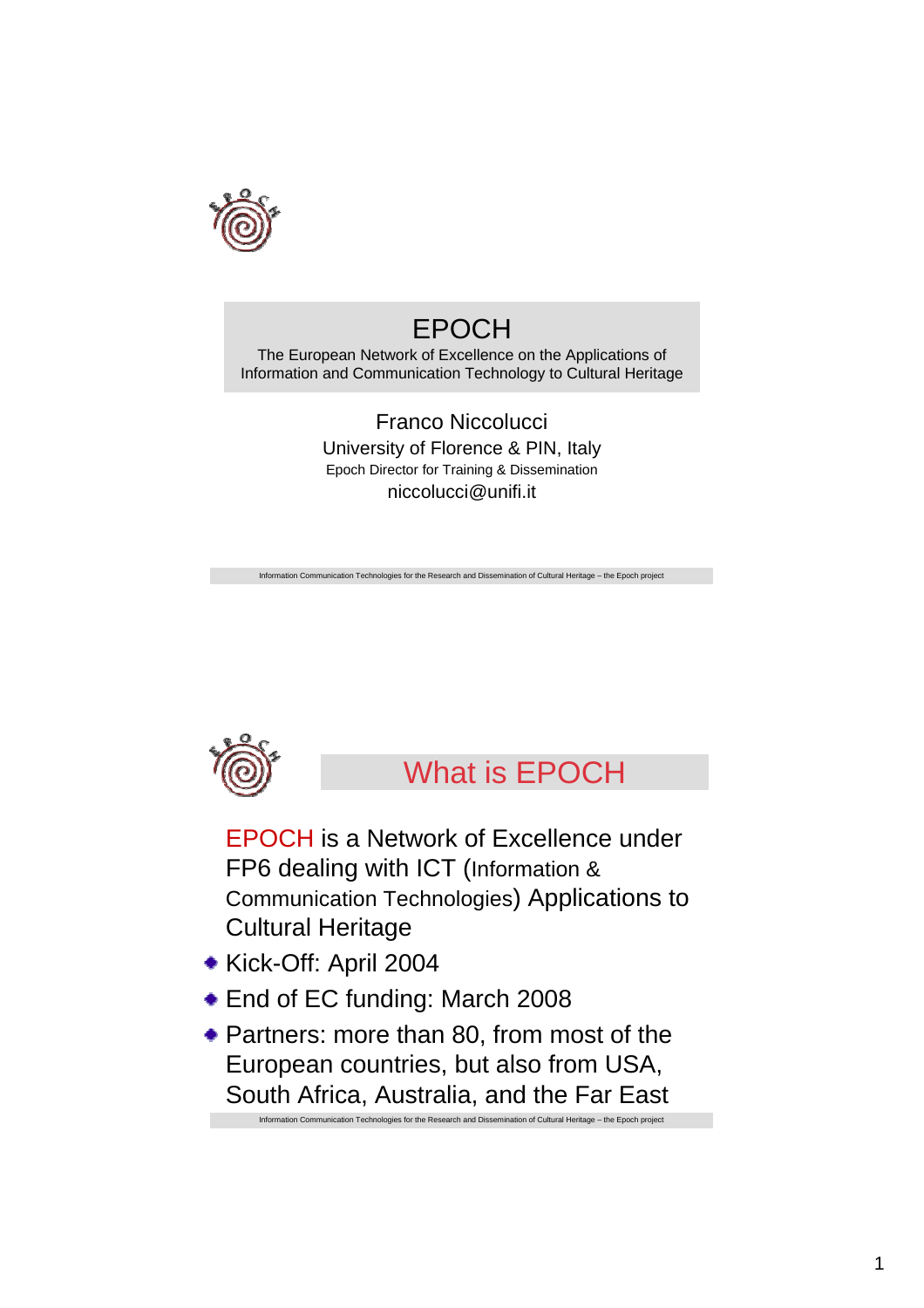



**Mission**

To deliver a clear organisational and disciplinary framework for increasing the effectiveness of work at the interface between technology and the cultural heritage of human experience represented in monuments, sites, museums and historic landscapes.

This framework encompasses all the various work processes and flows of information from data recovery and management to preservation, education and dissemination.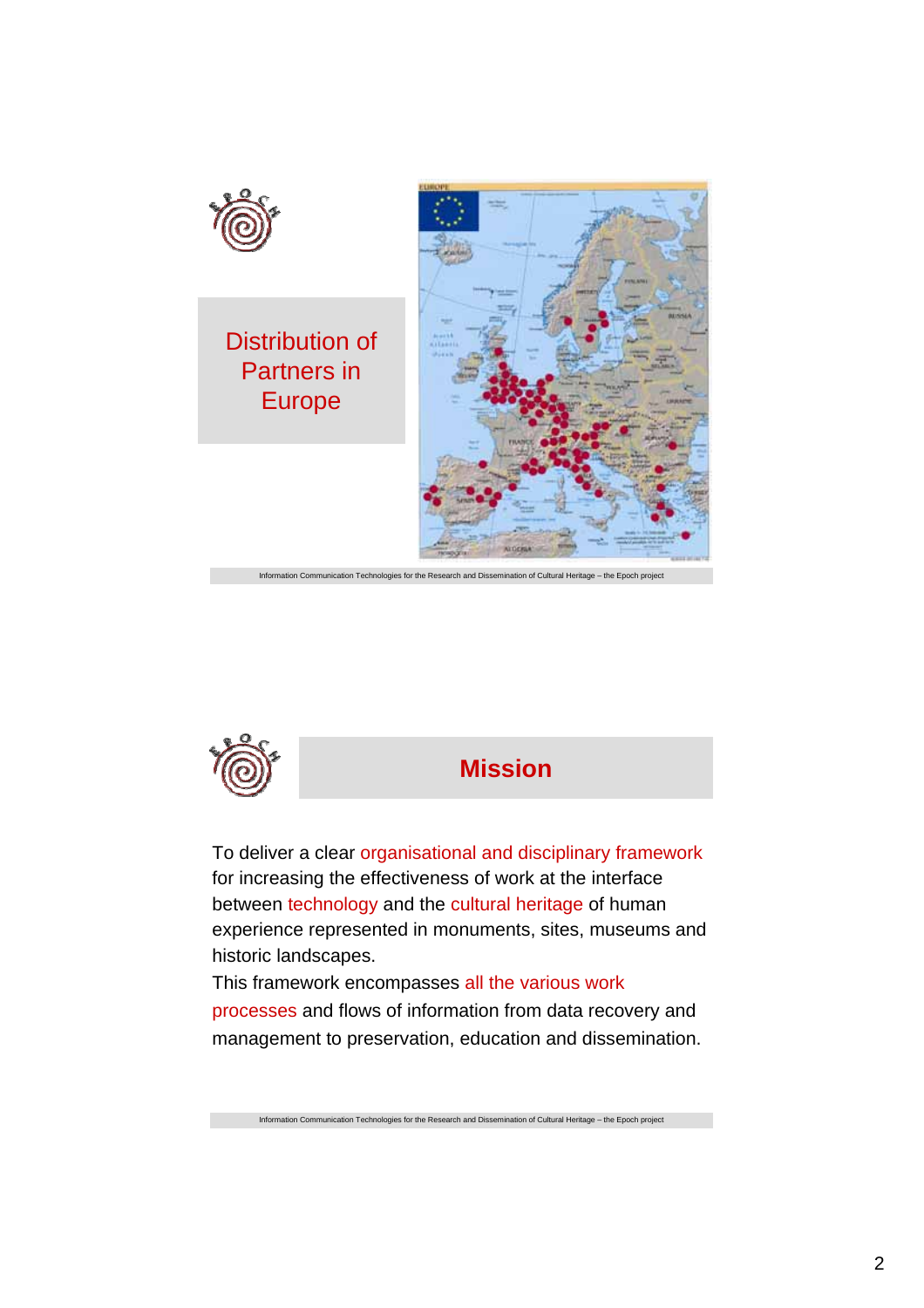

### **Goals**

- Foster integration
	- Stimulate cross-fertilization between humanities and technology
	- Integrate research teams
	- Create an integrated toolkit
- Create a joint research infrastructure
	- Define research and dissemination standards
	- Create a holistic approach to CH dissemination
- ◆ Spread excellence
- Provide a training framework
- ◆ Raise citizen's awareness towards CH

tion Communication Technologies for the Research and Dissemination of Cultural Heritage – the Epoch project



### Domains of Activity

- **Field recording and data capture**
- Data organization and standards
- Management and preservation
- Reconstruction and visualization
- Heritage education and communication

- Competence building
- Sustainability of heritage projects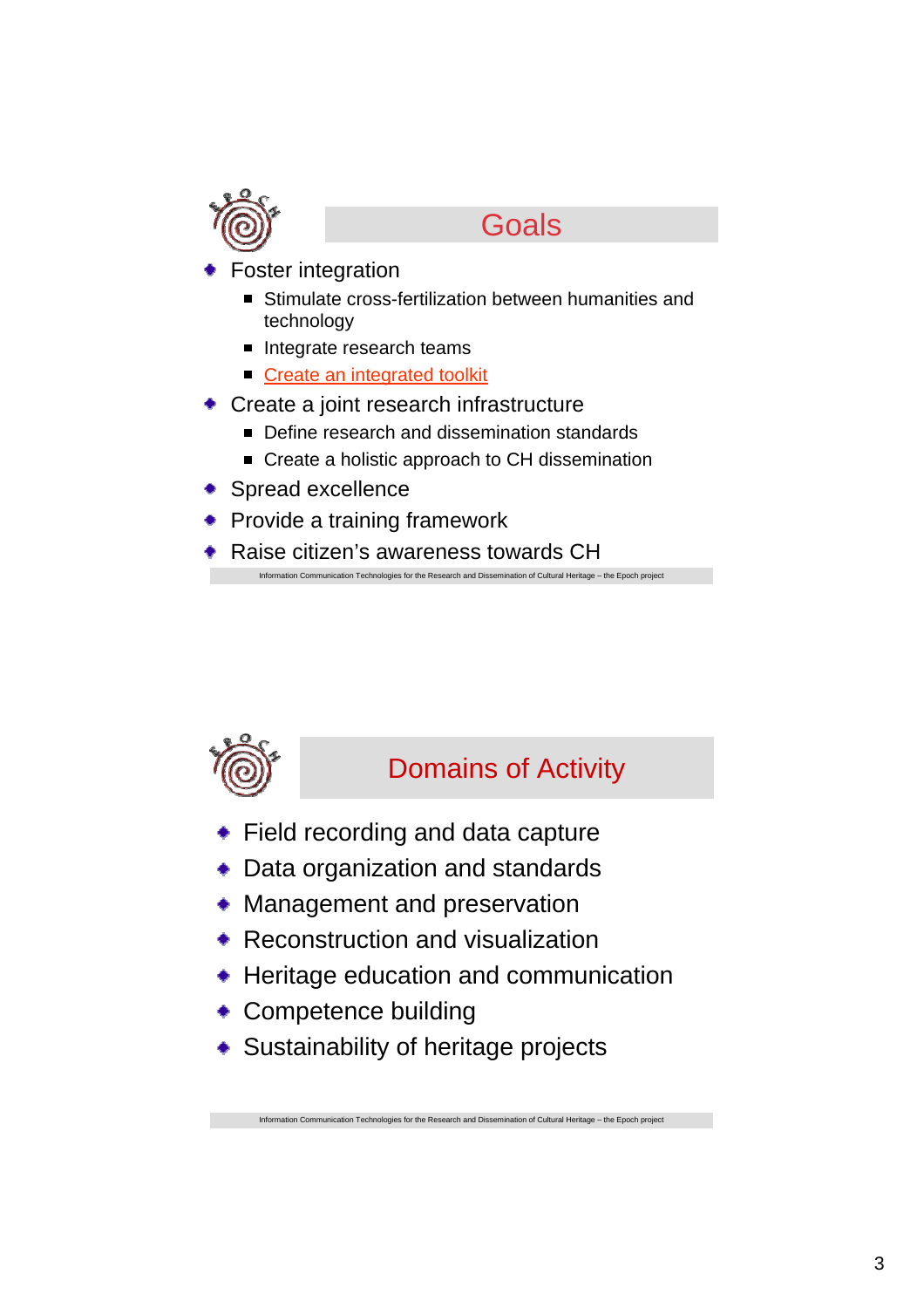

#### EPOCH's Community

- **EPOCH** is now starting to create a wide community of Affiliated Partners, i.e. institutions – mainly from the heritage sector – which will:
	- **Provide needs, requests, input on priorities**
	- Avail of tools and other benefits
	- **Establish further partnerships on specific** issues and fund raising
- Focus is on Europe, but non-Europeans are welcome with the same status

ation Communication Technologies for the Research and Dissemination of Cultural Heritage – the Epoch project



#### EPOCH: an overview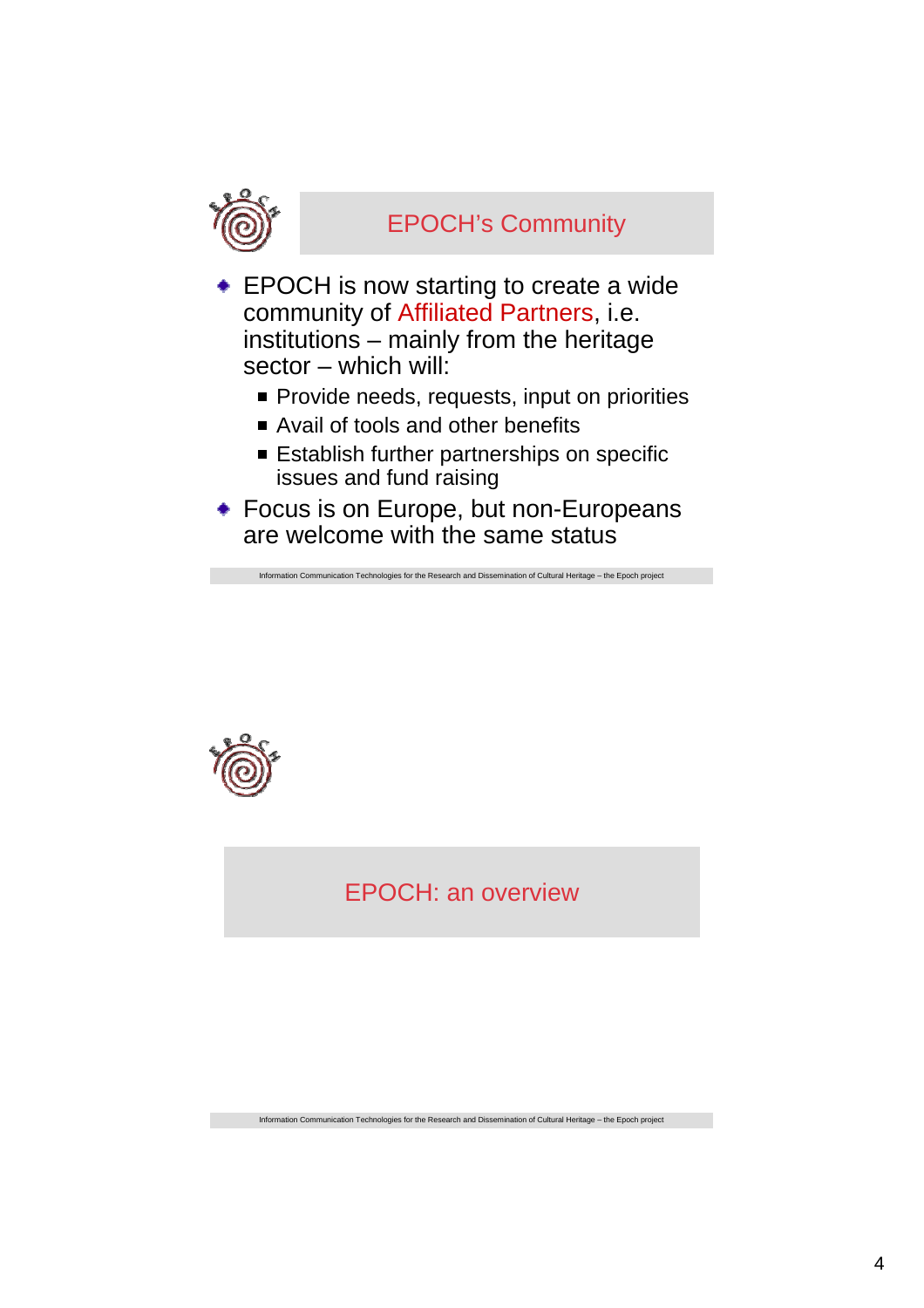

# The pipeline

The key concept is the **pipeline**:

- An integrated system of CH research and dissemination using ICT
- Produce valuable cultural communication by processing data with ICT

|                                            |                                       |                                                         | <b>INFORMATION</b>               |                                                                                                                    |  |
|--------------------------------------------|---------------------------------------|---------------------------------------------------------|----------------------------------|--------------------------------------------------------------------------------------------------------------------|--|
| <b>Acquisition</b><br><b>Documentation</b> | <b>Processing</b><br><b>Archiving</b> | <b>Management</b><br>Curatorship<br><b>Preservation</b> | I mage proc.<br><b>Enhancing</b> | Reconstruct. Commanication<br><b>Story-telling</b>                                                                 |  |
|                                            |                                       |                                                         |                                  | Information Communication Technologies for the Research and Dissemination of Cultural Heritage - the Epoch project |  |

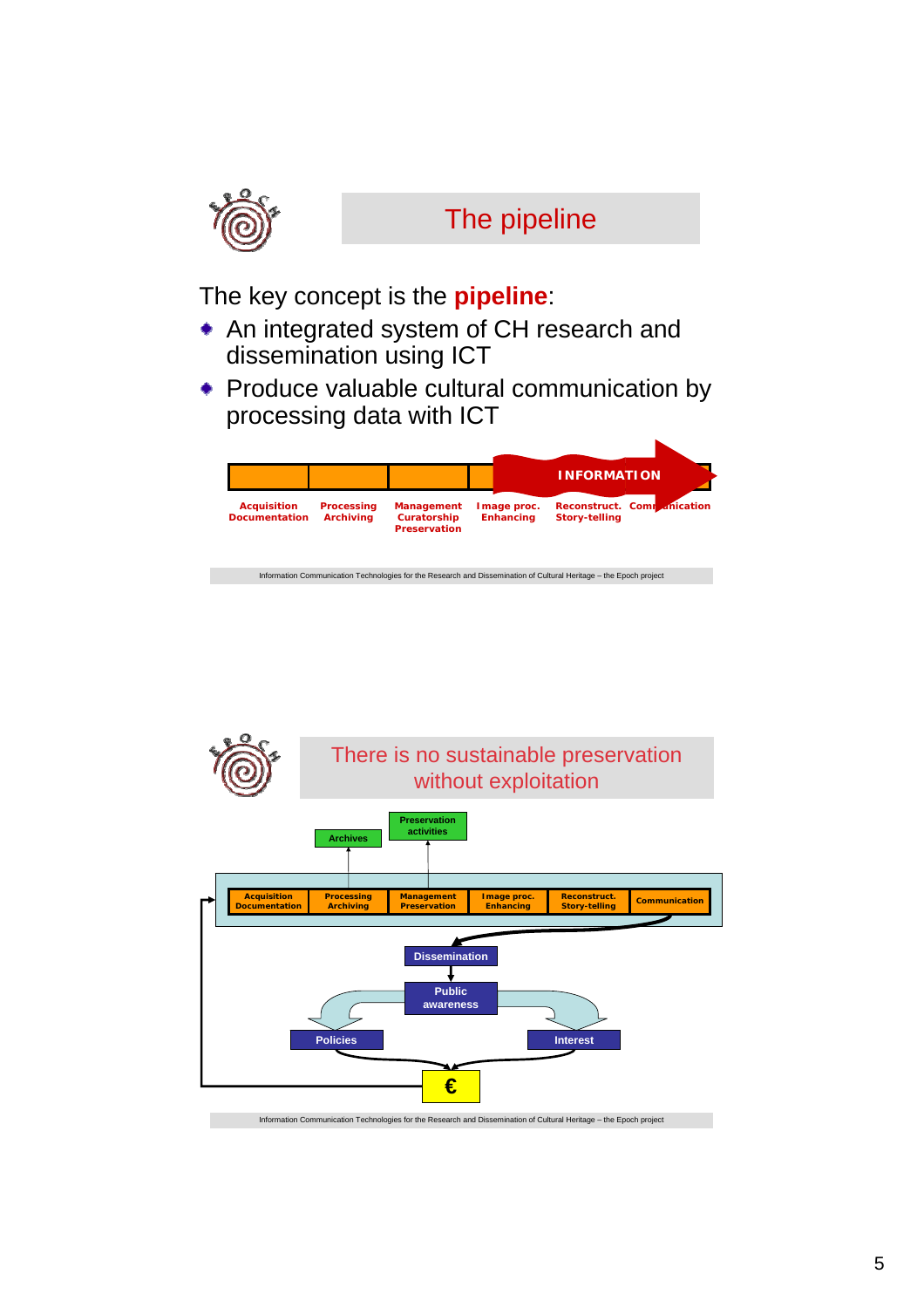

- Collect needs from heritage professionals, managers and policy makers about the needs of museums, monuments, sites and landscapes.
- $\bullet$  In general they concern
	- **Preservation**
	- Public interpretation (vs. presentation)
	- $\blacksquare$  Involvement of visitors, local communities, stakeholders
	- Cost efficient, long life-cycle, effective, sustainable, open projects
	- Cross-cultural, multilingual, localized applications

tion Communication Technologies for the Research and Dissemination of Cultural Heritage – the Epoch project



#### Analysis of stakeholders' needs

- Archaeology needs
	- **Improve efficiency of field recording**
	- Tools for stratigraphy analysis and interpretation
	- Tools for object analysis and interpretation
	- Tools for underwater archaeology
	- Interpretation management (storage, uncertainty, update)
	- Interoperability of databases (ontologies, standards)
- Sites and landscapes need
	- Presentation outdoors, portable, at distance, augmented virtual
	- Authoring tools linked to research activities
	- Combination site museum
	- Good ways to show past societies
	- **Sound**

Information Communication Technologies for the Research and Dissemination of Cultural Heritage – the Epoch project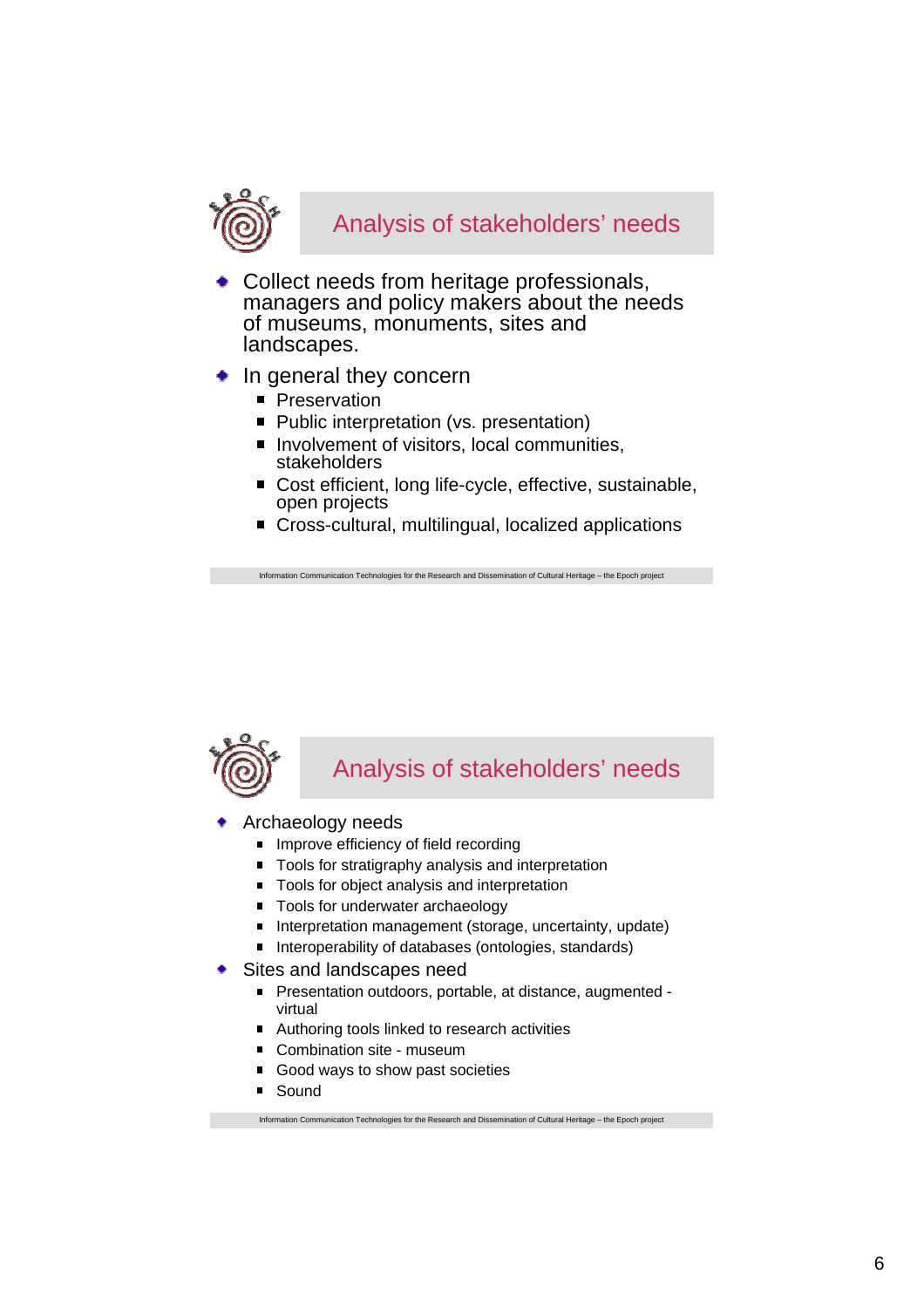

#### First results

- Landscapes need
	- $\blacksquare$ Visualising landscape evolution
	- Virtual access for associative cultural landscapes (preservation,  $\blacksquare$ intangible heritage)
	- $\blacksquare$ Improved, integrated tools for recording, visualisation and presentation of large cultural and natural sites
- Historic Towns & Regions need
	- Non-invasive presentation tools (outdoor, mobile, augmented,  $\blacksquare$ contextual
	- $\blacksquare$ Central node systems for cities/regions
	- Efficient/open modeling and creation of cityscapes
- Monuments need
	- Efficient modeling for restoration, preservation, presentation  $\blacksquare$
	- Structured models from unstructured recorded data  $\blacksquare$

Information Communication Technologies for the Research and Dissemination of Cultural Heritage – the Epoch project



#### First results

- Museums need
	- Mostly solutions to structural problems  $\blacksquare$
	- Training & first-line consulting  $\blacksquare$
	- Cost-efficient, effective, reliable open solutions
	- Solution-driven, simple tools  $\blacksquare$
	- Usability & accessibility (laws and guidelines)  $\blacksquare$
- General needs
	- Optimal match need technology
	- $\blacksquare$ Training (also on standards and guidelines)
	- Technology thesaurus
	- Social software & special needs
	- Data life cycle data migration/integration  $\blacksquare$
	- Digitisation of archives (OCR for old text)  $\blacksquare$
	- Good support of optimal software  $\blacksquare$

Information Communication Technologies for the Research and Dissemination of Cultural Heritage – the Epoch project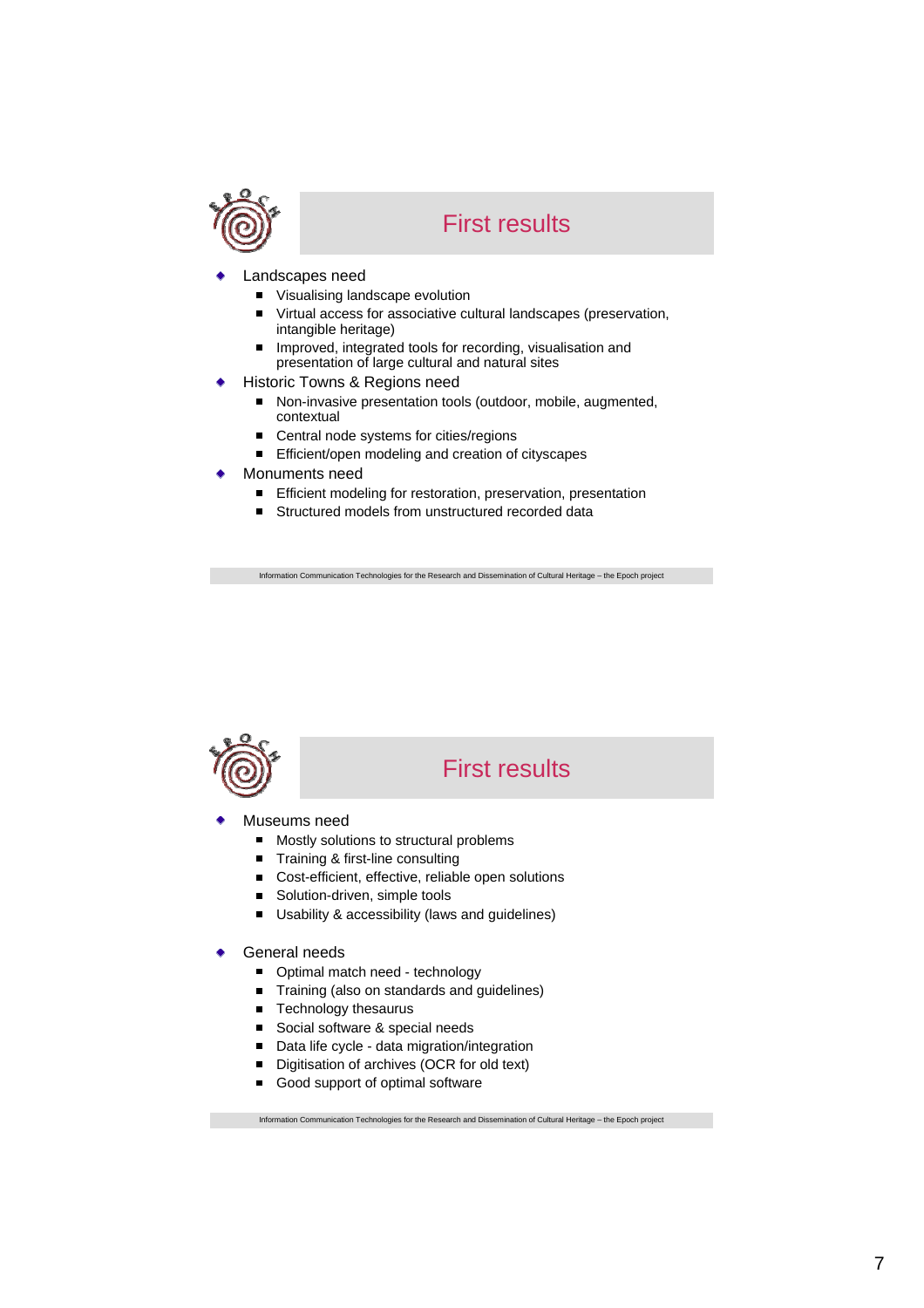

#### Training and dissemination

- Course organization and support
	- Courses organized in Europe
	- Scholarships for attending
	- Agreements with national and international institutions for joint  $\blacksquare$ activities
- Regional workshops
	- $\blacksquare$  In Europe at national level
	- In the world for wide regions especially where research agreements with EU are in force, or there exist specific cooperation programs; or availing of bi-lateral cultural agreements
		- ¾ For example: India, Central America & Caribbean, Southern America, etc.
- **Publications**
- Presentation at conferences and exhibitions

Information Communication Technologies for the Research and Dissemination of Cultural Heritage – the Epoch project



#### **Showcases**

- EPOCH has developed demonstration showcases where available technology is applied to significant case-studies
	- Technology is available for free
	- Consultancy may be available for free in significant cases

- Training is provided for free
- Data must be ready for use